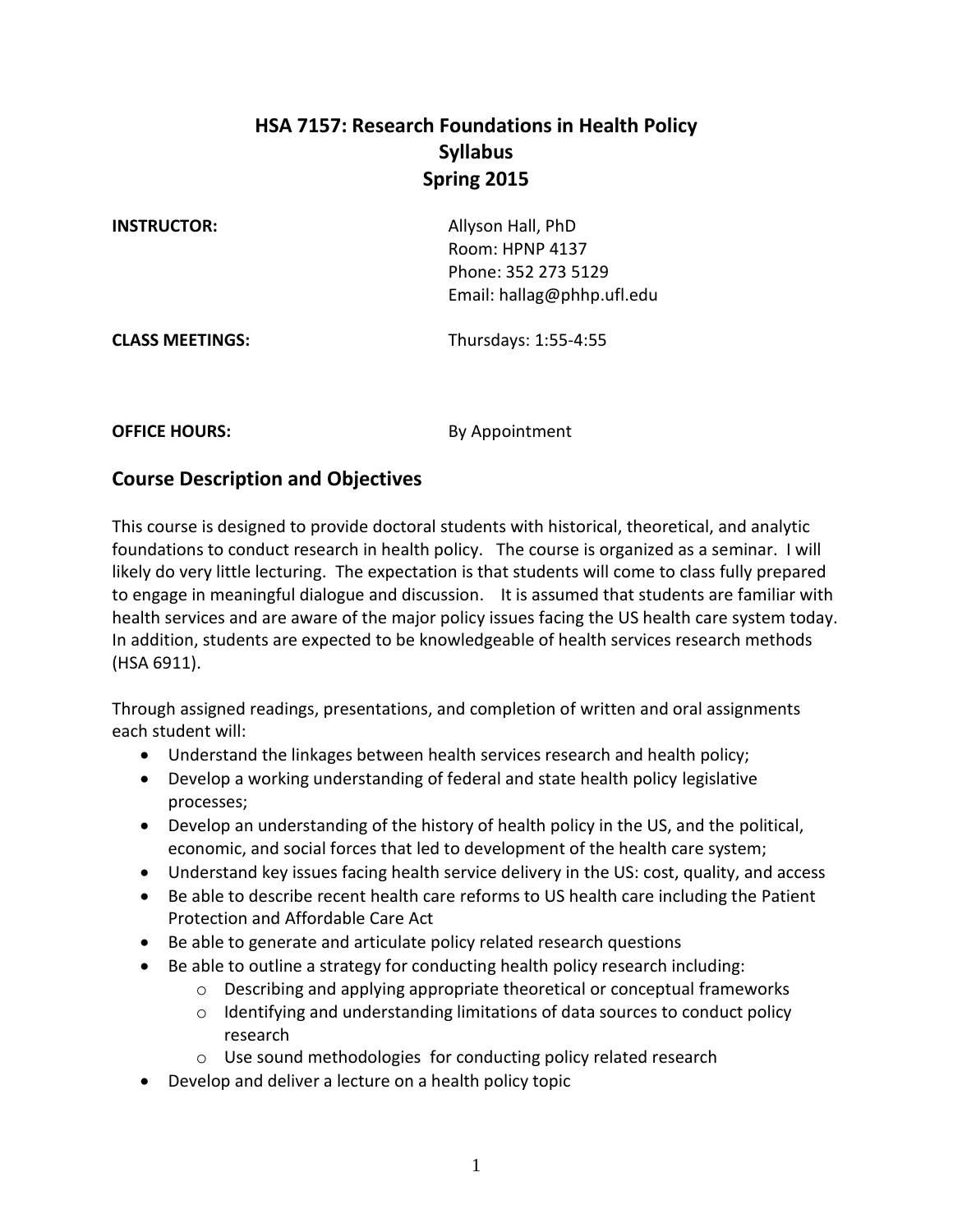# **Course Assignments**

**Lead Class Discussions (15 percent).** A group of 2-3 students will prepare and present a summary of the readings to the class. In essence, the group will be leading the class discussion for that day. Discussants should: provide an overview of the topic; develop questions to help facilitate discussion among participants, provide critiques of articles if needed, and suggest alternative readings if warranted. Of course, everyone is expected to read the assigned articles and be prepared to participate in the discussion. **January 15th, 22nd, 29th and February 5**

**Presentation on US Health and Health Care Policy Issues (30 percent).** Student groups of 2 (or 3) will prepare a presentation on a current US health policy/health delivery issues. *I would like for at least one group to discuss the Patient Protection and Affordable Care Act.* Each group will identify articles for the class to read and deliver a lecture on the topic. and will prepare a written synopsis (no more than 10-15 pages) of the issue. The lecture will include background and history of the issue, current policy and strategies, reform proposals, and future outlook. Discuss possible research and evaluation questions on your topic. Assume that everyone in class has a basic foundation and knowledge of the issues. Your goal is not to just report the facts, but rather to provide an analysis and synthesis of key issues within your topic. *Students must consult with me on selection of readings and topics to be covered. In addition, I will want to see your presentation before it is delivered.* **February 12th and 19th**

**Conceptual framework and research question brief document (25 percent).** On **March 19th** we will discuss two previous qualifying integrative exam questions. A policy issue will be presented. In class we will discuss the implications of the policy and approaches to evaluating the policy (research question/hypotheses; conceptual model, data sources; statistical analyses). Individually you will prepare a short document (about 5 pages ) that describes your research questions, conceptual framework, and resulting hypotheses for one of the policy topics. **Due March 30th**

**Policy Research Paper (30 percent).** The final project is a research proposal for a policy-related topic (not more than 15 pages). This paper will demonstrate the student's ability to identify a policy related research question, and to use a conceptual or theoretical framework to guide an analysis. The paper will include the following sections: background and introduction to the issue; the specific question to be addressed; a description and rationale of the framework that will guide the research; possible data sources and their limitations; and identification of key variables. *Students are encouraged to consult with the instructor on the content of their papers. Students may wish to use the policy presentation as a basis for the research paper.* **Due April 24th**

**\*\*\*\*\*\*\*\*\*\*\*\*\*\*\*\*\*\*\*\*\*\*\*\*\*\*\*\*\*\*\*\*\*\*\*\***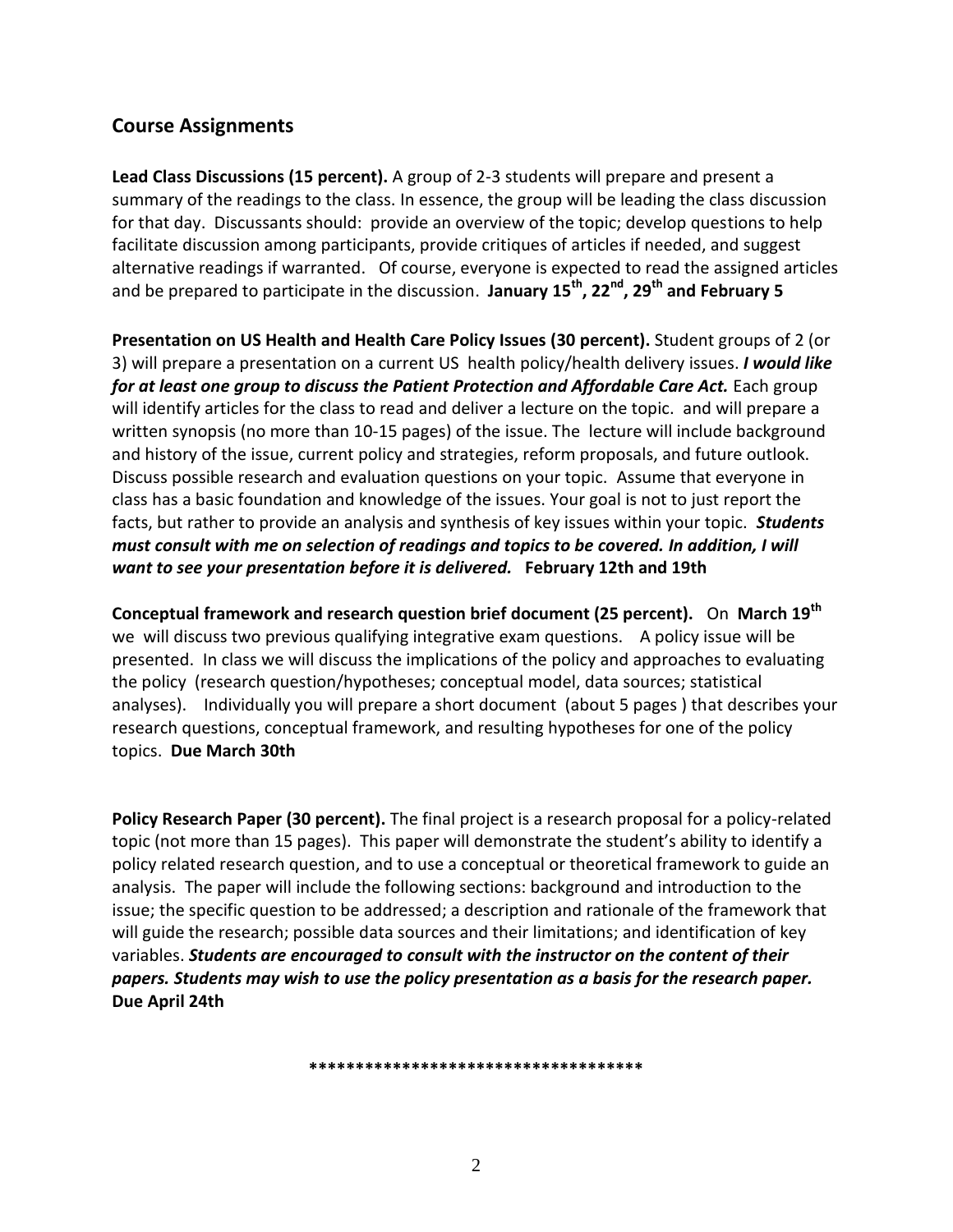**Students with Disabilities** Students requesting classroom accommodation must first register with the Dean of Students Office, which will provide documentation to the student. The student should then provide this documentation to me.

#### **STATEMENT OF UNIVERSITY'S HONESTY POLICY**

Students are expected to act in accordance with the University of Florida policy on academic integrity (see Graduate Student Handbook for details). Cheating or plagiarism in any form is unacceptable and inexcusable behavior.

### **We, the members of the University of Florida community, pledge to hold ourselves and our peers to the highest standards of honesty and integrity.**

#### **January 8th**

**Course Introduction, Defining Health Policy, Moral Significance of Health Care, Research matter in public policymaking? (Allyson)**

- o What is health policy?
- o Making the case for health policy and government's role
- o Does health policy impact health?
- o Role of health services research in health policy

Brown L (1991) *Knowledge and Power*: *Health Services Research as a Political Resource* in Ginzberg E ed Health Services Research. Key to Health Policy Harvard University Press: Cambridge MA.

Illingworth P and Sandler R (2012) Moral significance of health care in Kronenfeld JJ, Parment WE, and Zezza MA Debates on US Health Care Sage Reference: Thousand Oaks, California

Lavis JN, Ross SE, Hurley JE, et al (2002) Examining the Role of Health Services Research in Public Policymaking *The Milbank Quarterly* 80(1) pp125-154

Navarro V (2006) et al Politics and Health Outcomes *Lancet* 368:1033-37.

Meier BM and Bhattacharya D (2012) Health Case as a Human Right in Kronenfeld JJ, Parment WE, and Zezza MA Debates on US health care Sage Reference: Thousand Oaks, California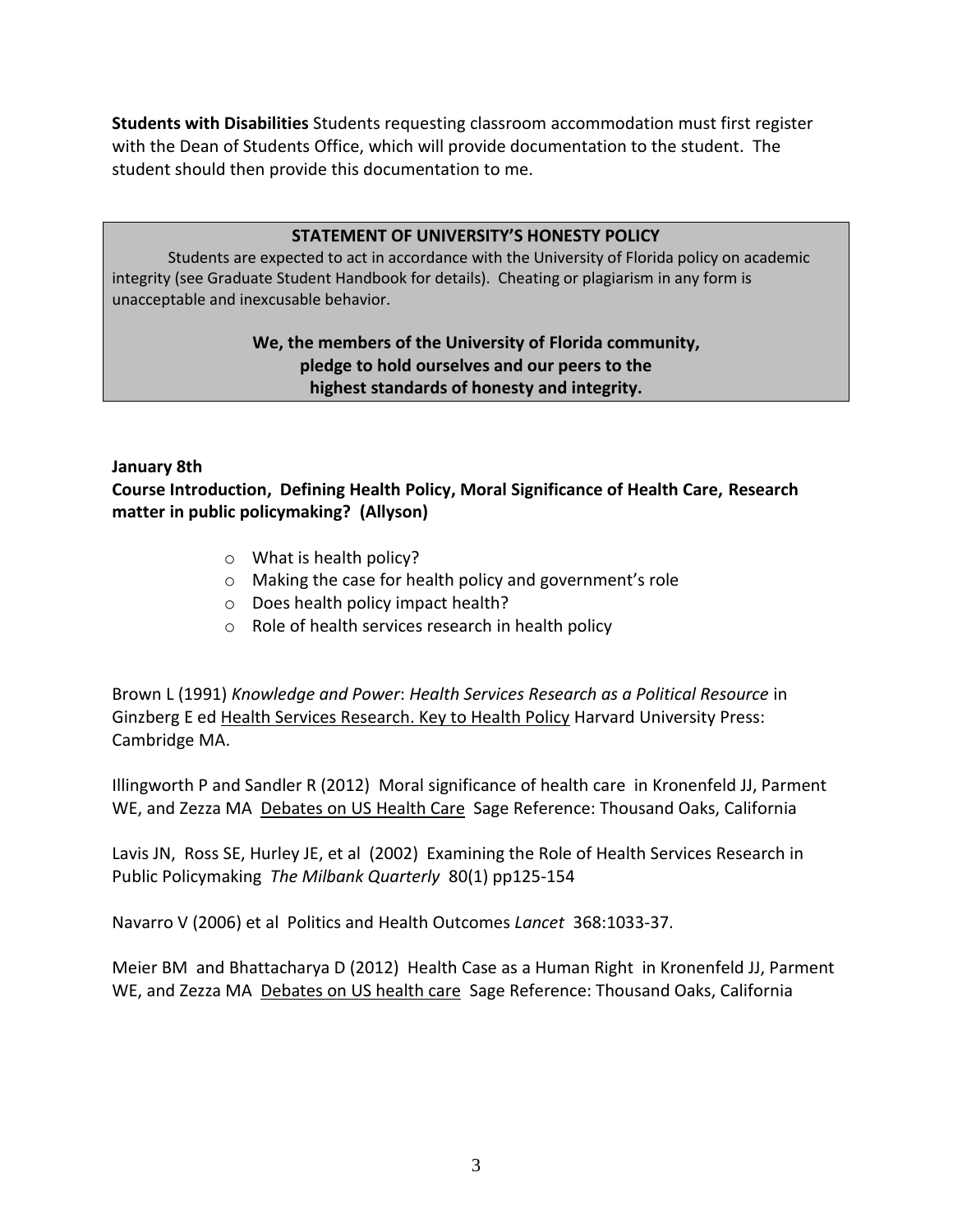# **January 15 Historical Foundations for Current State of US Health Care Policy**

- o Historical precedents for current US health care policy
	- **Physicians, Hospitals, and Public Health**
	- Role of Health Insurance
- o Today's health policy environment

#### Historical Precedents

Starr P *The Social Transformation of American Medicine.* Book 1, Chapter 3. The Consolidation of Professional Authority pp. 29-144

Starr P *The Social Transformation of American Medicine.* Book 2, Chapter 2. The Reconstitution of the Hospital pp. 145-179

Starr P *The Social Transformation of American Medicine.* Book 2, Chapter 1. The Mirage of Reform pp 198-234.

Starr P *The Social Transformation of American Medicine.* Book 2, Chapter 2. The Triumph of Accommodation 290-334.

Starr P *The Social Transformation of American Medicine.* Book 2, Chapter 1. The Mirage of Reform pg 235-289.

Starr P *The Social Transformation of American Medicine.* Book 2, Chapter 2. The Triumph of Accommodation 290-334.

### Current Policy Environment

Rothman J *A Century of Failure: Health Care Reform in America* in Conrad P The Sociology of Health and Illness. Critical Perspectives ( $7<sup>th</sup>$  edition) (pages 292-300) Worth Publishers: New York, New York, 2005

Peterson MA *From Trust to Political Power. Interest Groups, Public Choice and Health Care* in Lee PR and Estes CL The Nation's Health (pages 183-198) Jones and Bartlett Publishers: Sudbury, MA, 2003.

Barr DA, Lee PR and Benjamin AE *Health Care and Health Care Policy in a Changing World* in Lee PR and Estes CL The Nation's Health (pages 199-212) Jones and Bartlett Publishers: Sudbury, MA, 2003.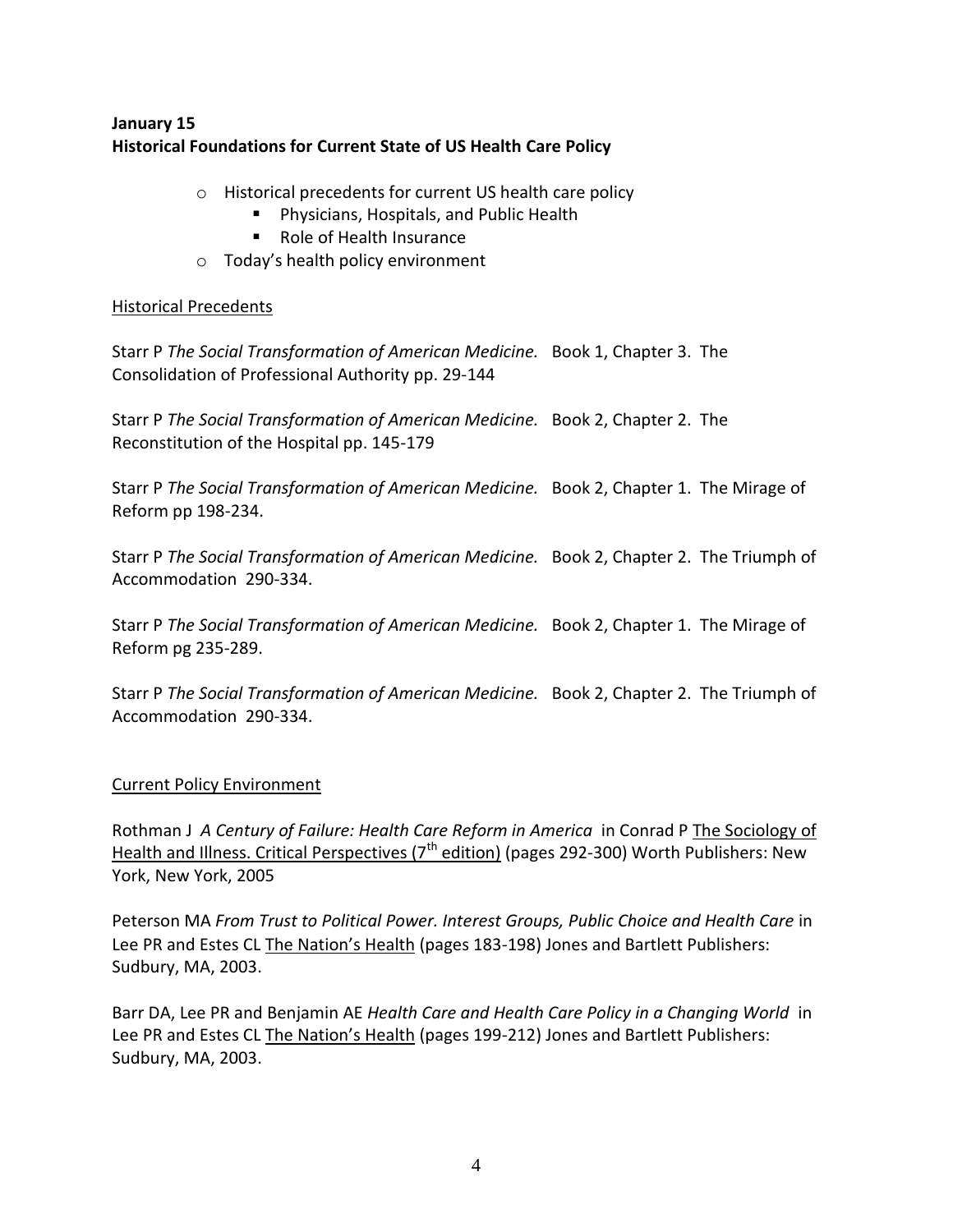Barr DA Introduction to US Health Policy - Chapter 2 *Health Care as a Reflection of Underlying Cultural Values and Institutions* (page20-51)

Oberlander J. (2012). Unfinished Journey – A Century of Health Care Reform in the United States. NEJM 367(7):585-590, http://www.nejm.org/doi/pdf/10.1056/NEJMp1202111

Navarro V Why some countries have national health insurance, others have national health services, and the US has neither *Social Science and Medicine* 1989; 28(9):887-898.

Navarro V The Politics of Health Care Reforms in US Presidential Elections (2008) *International Journal of Health Services* Volume 38 (4):597-606

**January 22 An Overview US Health Care (I)**

- o Spending and Cost
- o Quality
- o Access

### Spending and Cost

Kaiser Family Foundation *Health Care Costs. A Primer.* May 201[2 http://kff.org/health](http://kff.org/health-costs/issue-brief/health-care-costs-a-primer/)[costs/issue-brief/health-care-costs-a-primer/](http://kff.org/health-costs/issue-brief/health-care-costs-a-primer/)

NIHCM (2012). U.S. Health Care Spending: The Big Picture [http://www.nihcm.org/images/stories/Data\\_Brief\\_1\\_-\\_Big\\_Picture\\_FINAL.pdf](http://www.nihcm.org/images/stories/Data_Brief_1_-_Big_Picture_FINAL.pdf)

NICHM (2012) The Concentration of Health Care Spending [http://www.nihcm.org/images/stories/DataBrief3\\_Final.pdf](http://www.nihcm.org/images/stories/DataBrief3_Final.pdf)

White C, Cubanski J, Neuman T December 2014 How Much of the Medicare Spending Slowdown Can be Explained ? Insights and Analysis from 2014 The Henry J. Kaiser Family Foundation [http://files.kff.org/attachment/issue-brief-how-much-of-the-medicare-spending](http://files.kff.org/attachment/issue-brief-how-much-of-the-medicare-spending-slowdown-can-be-explained-insights-and-analysis-from-2014)[slowdown-can-be-explained-insights-and-analysis-from-2014](http://files.kff.org/attachment/issue-brief-how-much-of-the-medicare-spending-slowdown-can-be-explained-insights-and-analysis-from-2014)

Henry J. Kaiser Family Foundation July 2014 The Facts on Medicare Spending and Financing. [http://kaiserfamilyfoundation.files.wordpress.com/2014/07/7305-08-the-facts-on-medicare](http://kaiserfamilyfoundation.files.wordpress.com/2014/07/7305-08-the-facts-on-medicare-spending-and-financing.pdf)[spending-and-financing.pdf](http://kaiserfamilyfoundation.files.wordpress.com/2014/07/7305-08-the-facts-on-medicare-spending-and-financing.pdf)

Henry J. Kaiser Family Foundation February 2014 Medicaid Per Enrollee Spending: Variation Across Sates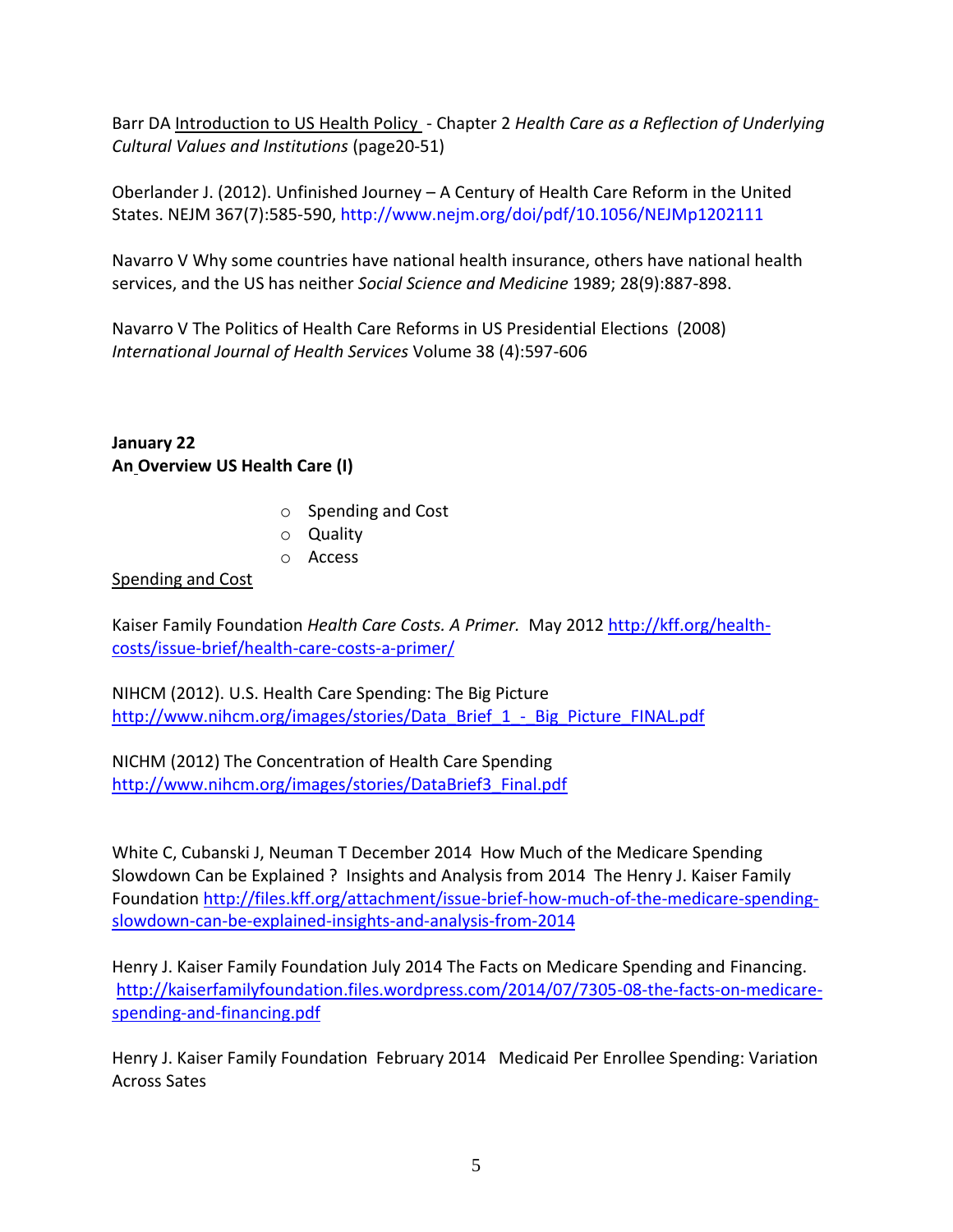Hartman M, Martin AB, Lassman D, Catlin A, and the National Health Expenditure Accounts Team (2014) National Health Spending in 2013: Growth Slows, Remains in Step with the Overall Economy *Health Affairs* published ahead of print doi:10.1377/hlthaff.2014.1107

Sisko AM, Keehan SP, GA Cuckler, Madison AJ et al (2014) National Health Expenditure Projections, 2013-1023: Faster Growth Expected with Expanded Coverage and Improving Economy *Health Affairs* published ahead of print doi:10.1377/hlthaff.2014.0560

Altman D Our Fragmented Approach to Health-Care Costs *The Wall Street Journal* December 4, 2014 http://kff.org/health-costs/perspective/our-fragmented-approach-to-health-carecosts/

Emanuel E. et al (2012). A Systemic Approach to Containing Health Care Spending. *NEJM*  http://www.nejm.org/doi/pdf/10.1056/NEJMsb1205901

Antos J.R. et al (2012). Bending the Cost Curve through Market-Based Incentives. *NEJM*  <http://www.nejm.org/doi/pdf/10.1056/NEJMsb1207996>

Thorpe KE (2005) The Rise in Health Care Spending and What to do About It. *Health Affairs* vol 24 (6): 1436-1445.

# **January 29 An Overview of US Health Care (II)**

### Access and Health Insurance

Kaiser Family Foundation (2012). The Uninsured and the Difference Health Insurance Makes http://www.kff.org/uninsured/upload/1420-14.pdf

Majerol M, Newkirk V, and Garfield R December 5, 2014 The Uninsured: A Primer – Key Facts About Health Insurance and the Uninsured in America. The Henry J. Kaiser Family Foundation http://kff.org/uninsured/report/the-uninsured-a-primer/

Stephens J, Gates A, Newkirk V, Snyder L Health Coverage and Care in the South: A Chartbook

# **Quality**

National Committee on Quality Assurance *The State of Health Care Quality Report* 2014

Bodeheimer T Coordinating care – A Perilous Journey Through the Health Care System *New England Journal of Medicine*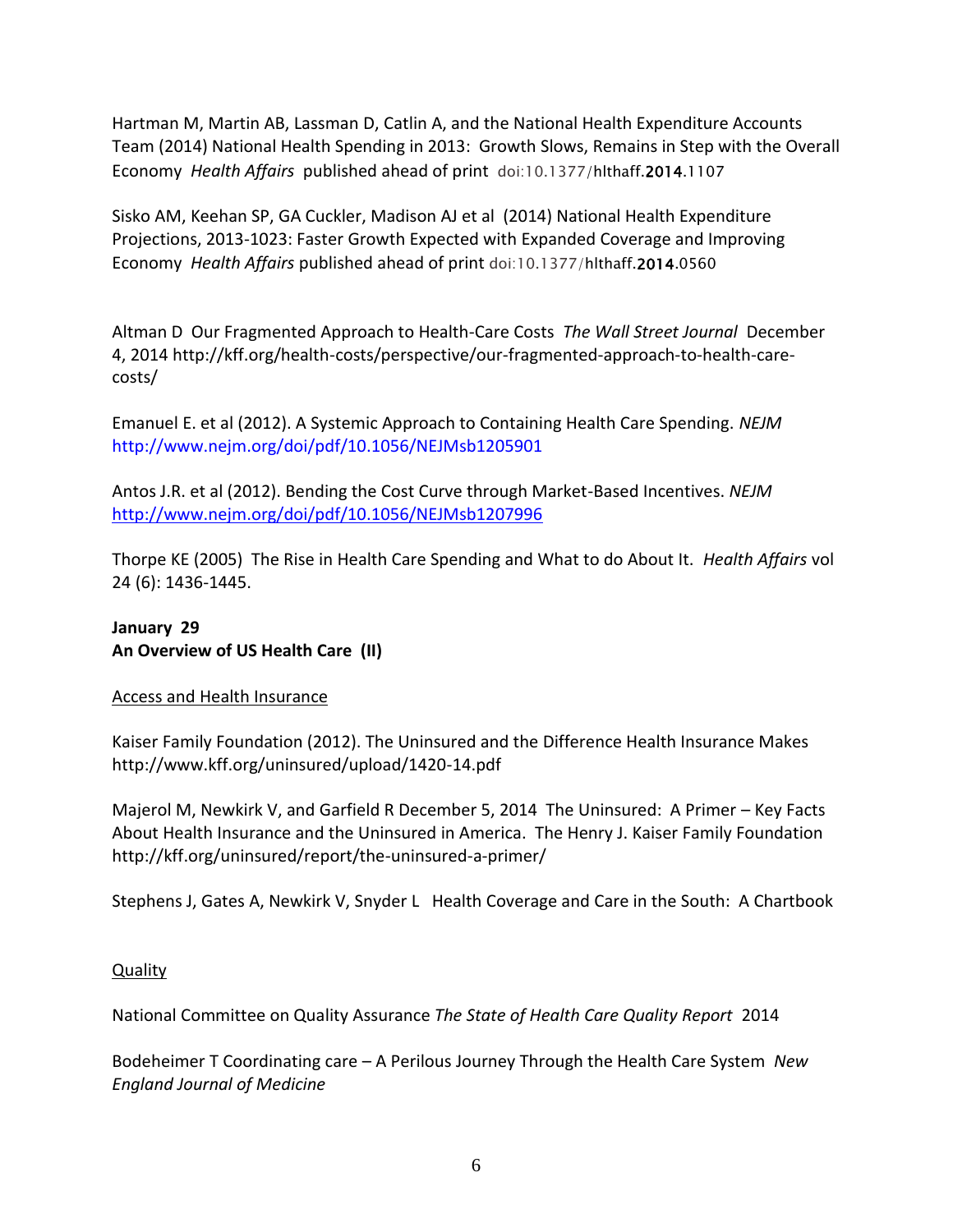Bodenheimer T, Wagner EH, Grumback K (2002) Improving Primary Care for Patients with Chronic Illness 288:1775-1779

Institute of Medicine Crossing the Quality Chasm: A new Health System for the  $21<sup>st</sup>$  Century. Brief Report [http://www.iom.edu/Reports/2001/Crossing-the-Quality-Chasm-A-New-Health-](http://www.iom.edu/Reports/2001/Crossing-the-Quality-Chasm-A-New-Health-System-for-the-21st-Century.aspx)[System-for-the-21st-Century.aspx](http://www.iom.edu/Reports/2001/Crossing-the-Quality-Chasm-A-New-Health-System-for-the-21st-Century.aspx)

# **February 5**

### **The Process of Policymaking and Political Institutions**

- $\circ$  Stages in the public policymaking
- o Theories on the policy process
- o The Presidency
- o Interest Groups
- o Bureaucracy

Weissert CS and Weisser WG Governing Health. The Politics of Health Policy 3<sup>rd</sup> edition Johns Hopkins University Press, 2012

- Chapter 1 Congress
- Chapter 2 The Presidency
- Chapter 3 Interest Groups
- Chapter 4 Bureaucracy

Feldstein PJ *Chapter 2 An Economic Version of the Interest Group Theory of Government* in The Politics of Health Legislation. An Economic Perspective. (pp 301-342) 2<sup>nd</sup> edition Health Administration Press, Chicago Ill, 2001

Kingdon JW *Agendas, Alternatives, and Public Policies* 2<sup>nd</sup> Edition Longman, 2003

Craig RL, et al 2010 Public Health Professionals as Policy Entrepreneurs: Arkansas's Childhood Obesity Policy Experience *American Journal of Public Health* vol 100, no 11: 2047-2051

Stone R *Policy Paradox. The Art of Political Decision Making – Chapter 1 The Market and the Polis* (pp 17-34) WW Norton and Company, NY, NY, 2002

Zahariadis N *The Multiple Streams Framework. Structure, Limitations, Prospects* in Sabatier PA Theories of the Policy Process (pp 65-93) 2<sup>nd</sup> edition Westview Press, Boulder CO

True JL, Jones BD, Baumgartner FR *Punctuated-Equilibrium Theory. Explaining Stability and*  Change in Public Policymaking in Sabatier PA Theories of the Policy Process (pp155-188) 2<sup>nd</sup> edition Westview Press, Boulder CO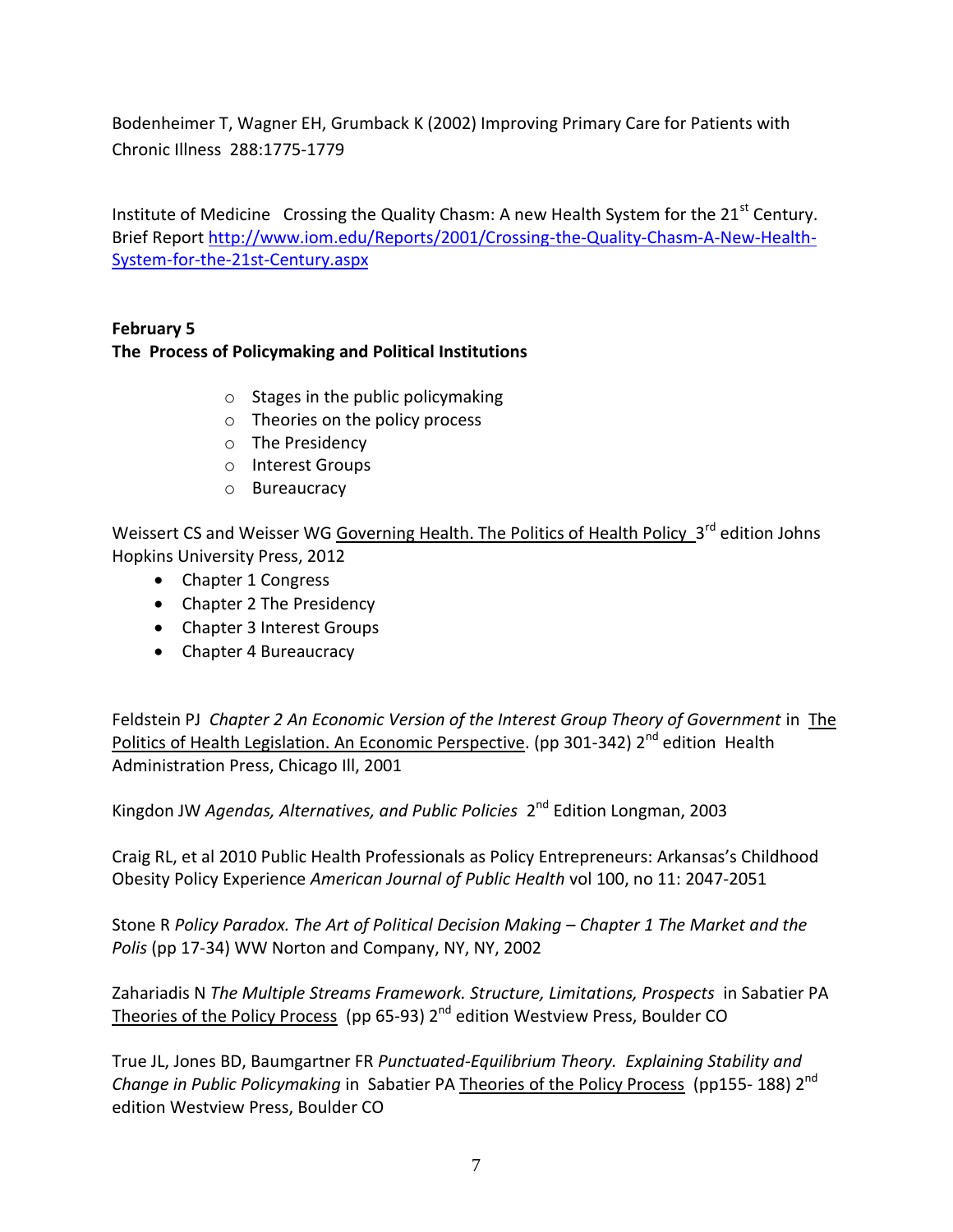#### **Case Study in the Use of Research to Inform Policy: The Rand Health Insurance Experiment**

- o Overview and description of the Rand HIE
- o Implications of the HIE on health reform efforts past and present
- o Discussion of why a research study does or does not impact policy

Manning et al 1987 Health Insurance and the Demand for Medical Care: Evidence from A Randomized Experiment *The American Economic Review* 77(3):251-277.

Newhouse JP 2004 Consumer-Directed Health Plans and the RAND Health Insurance Experiment *Health Affairs* 23(6):107-113.

Newhouse JP *Controlled Experimentation as Research Policy* in Ginzberg E Health Services Research. Key to Health Policy. Harvard University Press, Cambridge MA, 1991

RAND Health: Research Highlights *The Health Insurance Experiment. A Classic Rand Study Speaks to the Current Health Care Reform Debate.* 

### *Other examples: Link between research and policy*

What if this article got lots of press: Kronick R 2009, Health Insurance Coverage and Mortality Revisited *Health Services Research* 44(4):1211-31

Hinchcliff R, Ivers RQ, Poulos R, Senserick T 2010 Utilization of Research in Policymaking for Graduated Driver Licensing *American Journal of Public Health* vol 100 (11):2052-2057

# **February 12 Current Issues in US Health Policy: The Patient Protection and Affordable Care Act ; Student suggested topic**

Consider Weissert and Weissert Chapter 7 – Problem to Policy

### **February 19**

**Current Issues in US Health Policy : In-depth exploration ; Student suggested topic** 

**February 26 Spring Break** 

.

**March 5 Policy Analysis, Evaluation, and Research (Allyson)**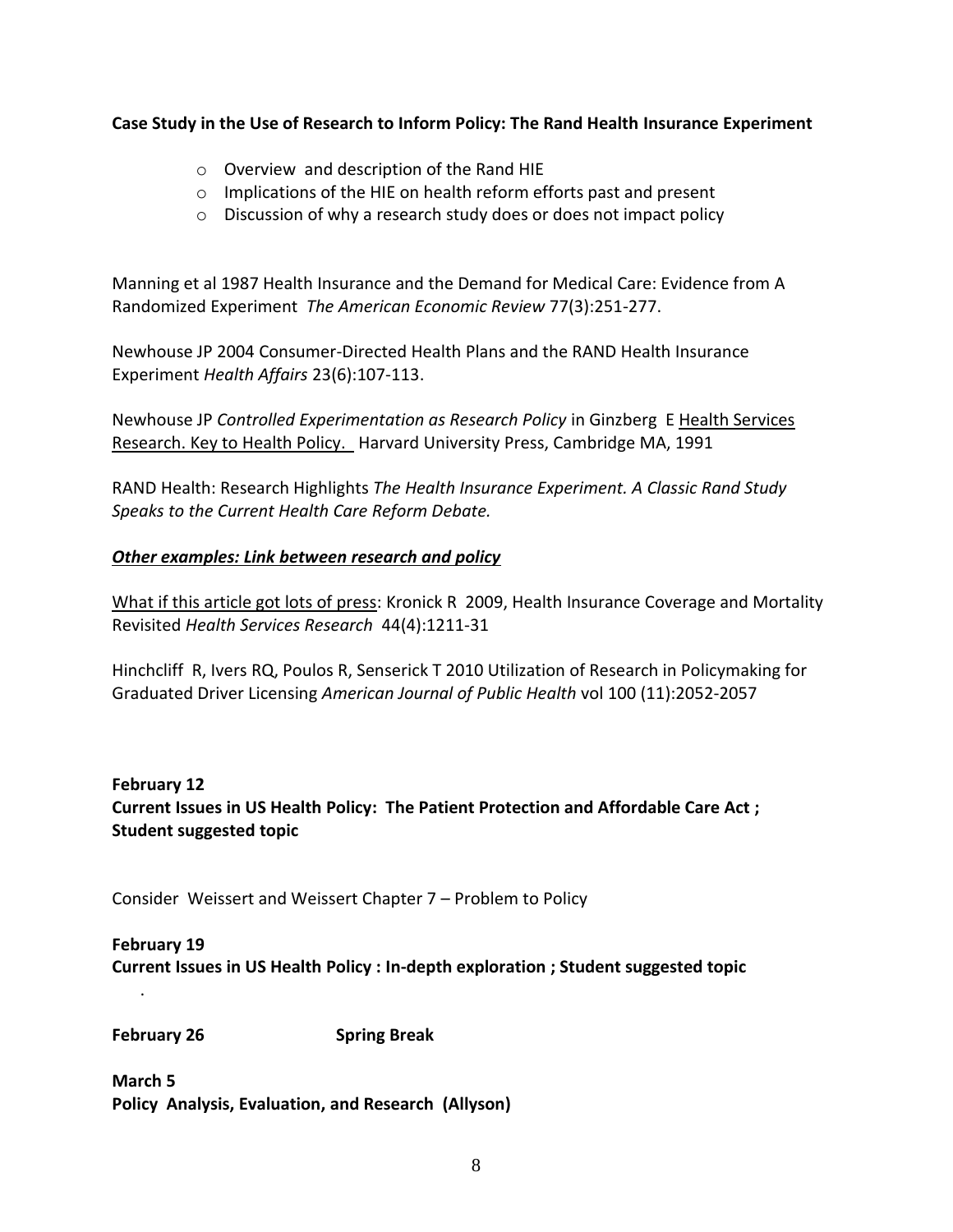- o Definitions: HSR vs Policy Research vs Program Evaluation
- o Introduction to Program Evaluation
- o Study Designs
- $\circ$  Steps in inquiry

Weimer DL and Vinig AR Policy Analysis. Concepts and Practice Chapters 2, 3, 13, 14

Aday LA, Begley CE, Lairson DR, Balkrishnan R Evaluating the Healthcare System. Effectiveness, Efficiency, and Equity, *Chapter 1*(pp1-49), Health Administration Press, Chicago, ILL

Aday LA, Begley CE, Lairson DR, Balkrishnan R Evaluating the Healthcare System. Effectiveness, Efficiency, and Equity, *Chapter 9* (pp 301-333), Health Administration Press, Chicago, ILL

Rossi PH, Lipsey MW and Freeman HE Evaluation: A Systematic Approach Chapter 3: Identifying issues and formulating questions (pp 67-99)

# **March 12 Using Theoretical and Conceptual Frameworks to Drive Policy Research (Allyson)**

- o Link between theory and research
- o Application of models and theories to policy research questions

Babbie E The Practice of Social Research. Chapter 2: Paradigms, Theory, and Social Research Wadsworth: Belmount CA, 2001 (page 41-67).

Glanz K, Rimer BK, Lewis FM Health Behavior and Health Education. Theory Practice and Research. Chapter 2: Theory, Research, and Practice in Health Behavior and Health Education

Glanz K, Rimer BK, Lewis FM Health Behavior and Health Education. Theory Practice and Research. Chapter 3: The Health Belief Model

Ricketts TC and Goldsmith LJ 2005 Access in Health Services Research: The Battle of the Frameworks. *Nursing Outlook* 53:274-280.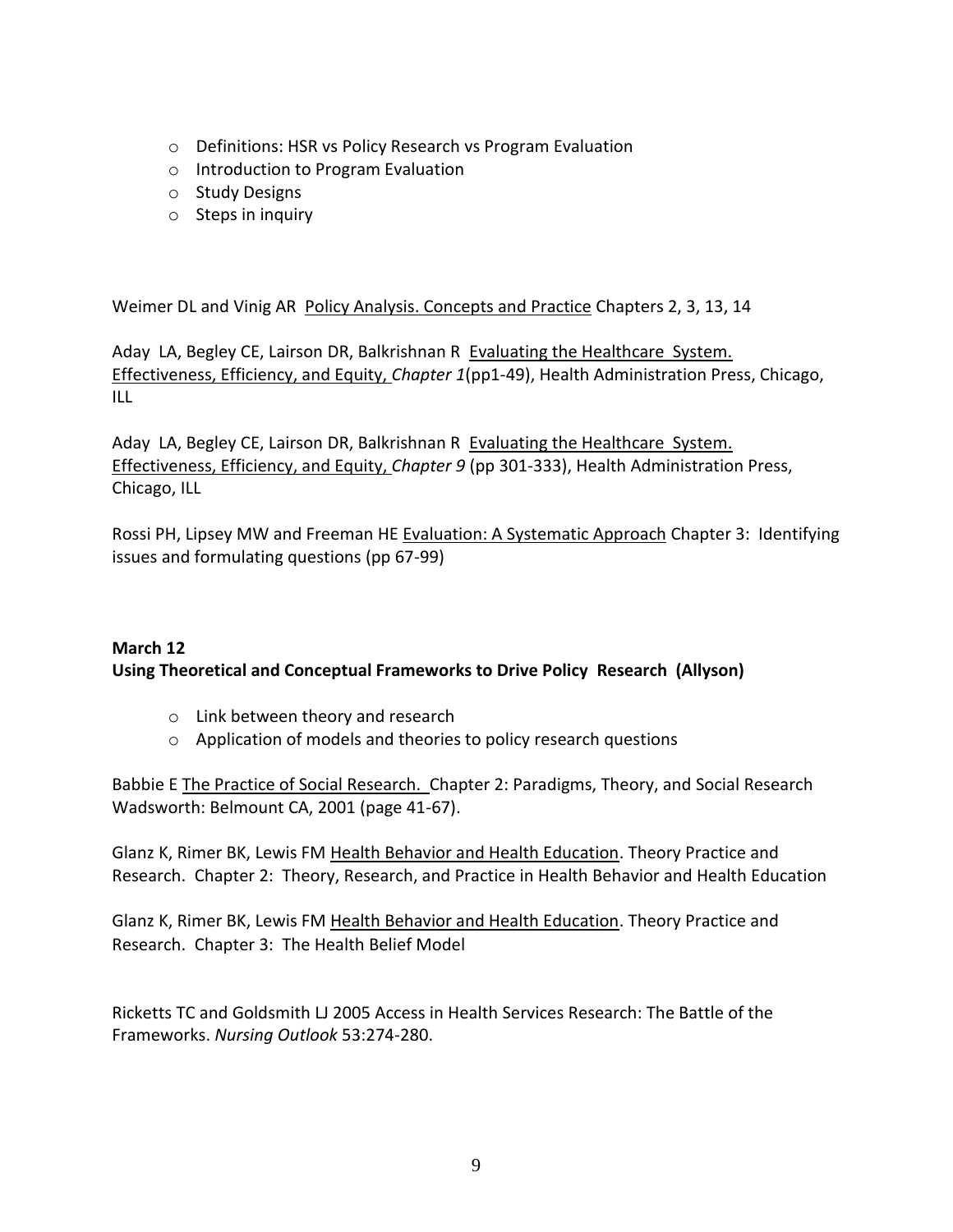Flood AB and Fennell ML 1995 Through the Lens of Organizational Sociology: The Role of Organizational Theory in Conceptualizing and Examining our Health Care System *Journal of Health and Social Behavior* Spec 154-69

Rossi PH, Lipsey MW and Freeman HE Evaluation: A Systematic Approach Chapter 5: Expressing and Assessing Program Theory (pp 133-168)

**Informal Assignment: Suggest other possible theories, frameworks, conceptualization for discussion**

### **Data Sources for Policy Research (Allyson)**

- o Survey Data
- o Administrative and Claims Data
- o Counting the Uninsured
- o Qualitative/Case Study Research

Become familiar with surveys conducted by the Federal Government. Visit:

- o <http://www.cdc.gov/nchs/default.htm>on the left hand bar is a link to surveys and data collection systems. (National Center for Health Statistics)
- o [http://www.ahrq.gov](http://www.ahrq.gov/) follow the link for data and surveys. (Agency for Health Care Quality and Research)
- o <http://www.cms.hhs.gov/home/rsds.asp>Follow the link to Research especially note the MCBS (Centers for Medicaid and Medicare Services)

o

Summary of Surveys and Data Systems, National Center for Health Statistics, June 2004 [www.cdc.gov/nchs/data/NCHS\\_Survey\\_Matrix.pdf](http://www.cdc.gov/nchs/data/NCHS_Survey_Matrix.pdf)

Iezzoni LI 2002 Using Administrative Data to Study Persons with Disabilities *The Milbank Quarterly* 80(2): 347-379.

Iezzoni I LI 1997 Assessing Quality Using Administrative Data *Annals of Internal Medicine* 1278 pt 2): 666-74.

Kincheloe J, Brown ER, Frates J, Call KT, Yen W, Watkins J 2006 Can We Trust Population Surveys to Count Medicaid and the Uninsured? *Health Affairs* 25(4):1163-1167.

Chattopadhyay A and Bindman AB 2006 The Contribution of Medicaid Managed Care to the Increasing Undercount of Medicaid Beneficiaries in the Current Population Survey *Medical Care* 44(9):822-826.